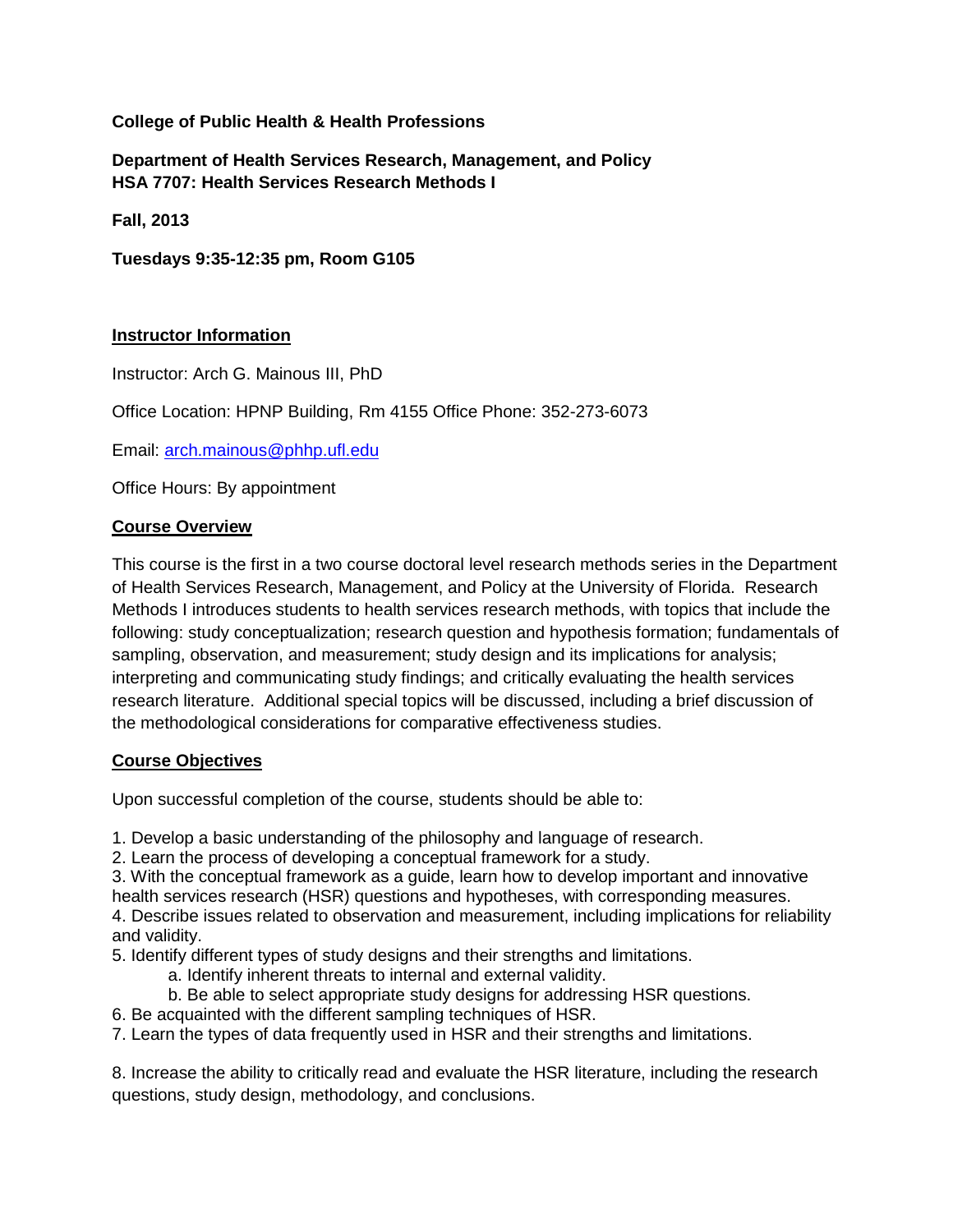## **Course Materials**

Please read the required readings before class. This will increase your knowledge of the material, allow you to contribute meaningfully to class sessions, and enhance your ability to synthesize concepts over the course of the semester.

**Textbooks:** Shadish WR, Cook TD, Campbell DT. Experimental and Quasi-Experimental Designs for Generalized Causal Inference. Boston, MA: Houghton Mifflin Company; 2002. (Required)

**Additional Required Readings:** Provided in class

# **Optional Readings:**

Shi, L. Health Services Research Methods. 2nd Edition. Clifton Park, NY: Delmar Learning; 2008.

Hulley SB, Cummings SR. Designing Clinical Research. Baltimore, MD: Williams and Wilkins, 1988.

Aday LA. Designing and Conducting Health Surveys: A Comprehensive Guide. 3rd Edition. San Francisco, CA: Jossey-Bass; 2006.

Streiner DL, Norman GR. Health Measurement Scales: A Practical Guide to their Development and Use. 4th Edition. New York, NY: Oxford University Press; 2008. (Optional)

Iezzoni L. Risk Adjustment for Measuring Health Care Outcomes. 3rd Edition. Chicago, IL: Health Administration Press; 2003.

McDowell, I., Newell, C. Measuring Health: a Guide to Rating Scales and Questionnaires, 3rd ed. New York, NY: Oxford University Press. 2006.

Riegelman RK. Studying a Study & Testing a Test: How to Read the Medical Evidence. Philadelphia, PA: Lippincott Williams & Wilkins; 2005.

### **Additional Useful Methods Resources:**

Forrest CB, Martin DP, Holve E, Millman A. Health Services Research Core Competencies. BMC Health Services Research. 2009;9:107.

The AcademyHealth HSR Methods Web Site http://www.HSRMethods.org

Agency for Healthcare Research and Quality (AHRQ) resources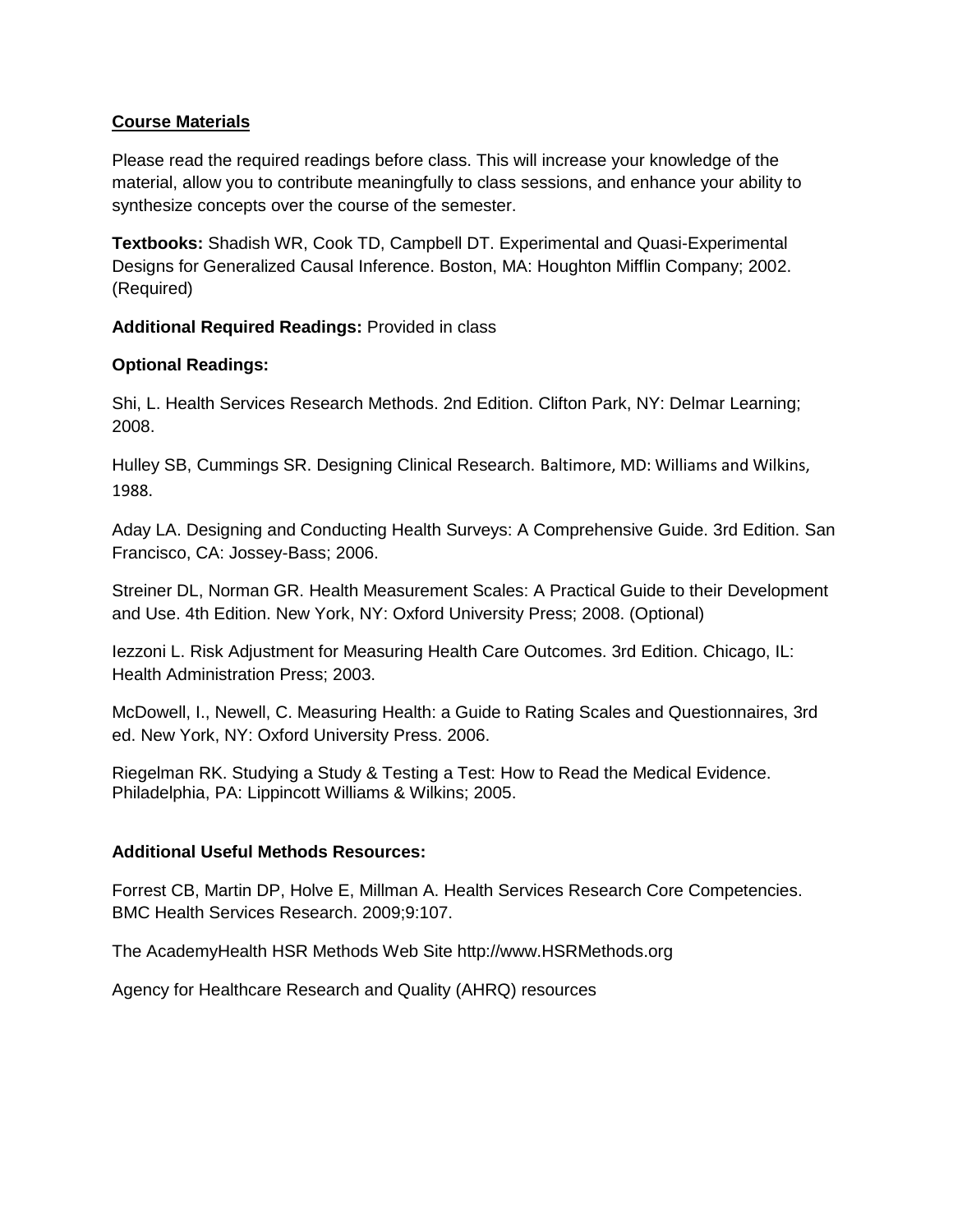# **Course Requirements/Evaluation/Grading**

*Class Participation:* Students are required to read course materials prior to class and actively participate in class discussions. Students are expected to read class material and review and prepare discussion material for in-class exercises in advance of the next class period.

*Short Papers:* There will be a number of short papers that each student will write. The topics will be assigned at the end of one class and the papers will be turned in and discussed in the next class.

*Exams*: There is only one exam. The final exam is in class.

Class Participation=20% Short Papers=50% Final Exam=30%

### **Grade Ranges:**

| Percentage<br>or points<br>earned in<br>class | 93%<br>100% | $90% -$<br>92% | $87% -$<br>89% | $83% -$<br>86% | $80% -$<br>82% | $77% -$<br>79% | $73% -$<br>76% | $70% -$<br>72% | $67% -$<br>69% | $63% -$<br>66% | $60% -$<br>62% | <b>Below</b><br>60% |
|-----------------------------------------------|-------------|----------------|----------------|----------------|----------------|----------------|----------------|----------------|----------------|----------------|----------------|---------------------|
| Letter<br>Grade<br>equivalent                 | А           | $A-$           | $B+$           | B              | $B-$           | C+             | C              |                | $D+$           | D              | $D-$           | $\mathbf{F}$        |

| Letter<br>Grade | A   | A-   | $B+$ | B   | $B-$ | $\sim$ $\sim$<br>ີ | $\sqrt{ }$<br>ີ | $\sqrt{ }$<br>$\sim$ | $D+$       |     | D    | E   | WF  |     | <b>NG</b> | $S-U$ |
|-----------------|-----|------|------|-----|------|--------------------|-----------------|----------------------|------------|-----|------|-----|-----|-----|-----------|-------|
| Grade           | 4.0 |      | 3.33 |     |      | 22<br>ر د.ے        | 4.U             | 1.67                 | 33<br>1.JJ | 1.0 | 0.67 | 0.0 | 0.0 | 0.0 | 0.0       | 0.0   |
| Points          |     | 3.67 |      | 3.0 | 2.67 |                    |                 |                      |            |     |      |     |     |     |           |       |

For greater detail on the meaning of letter grades and university policies related to them, see the Registrar's Grade Policy regulations at

<http://www.registrar.ufl.edu/catalog/policies/regulationgrades.html>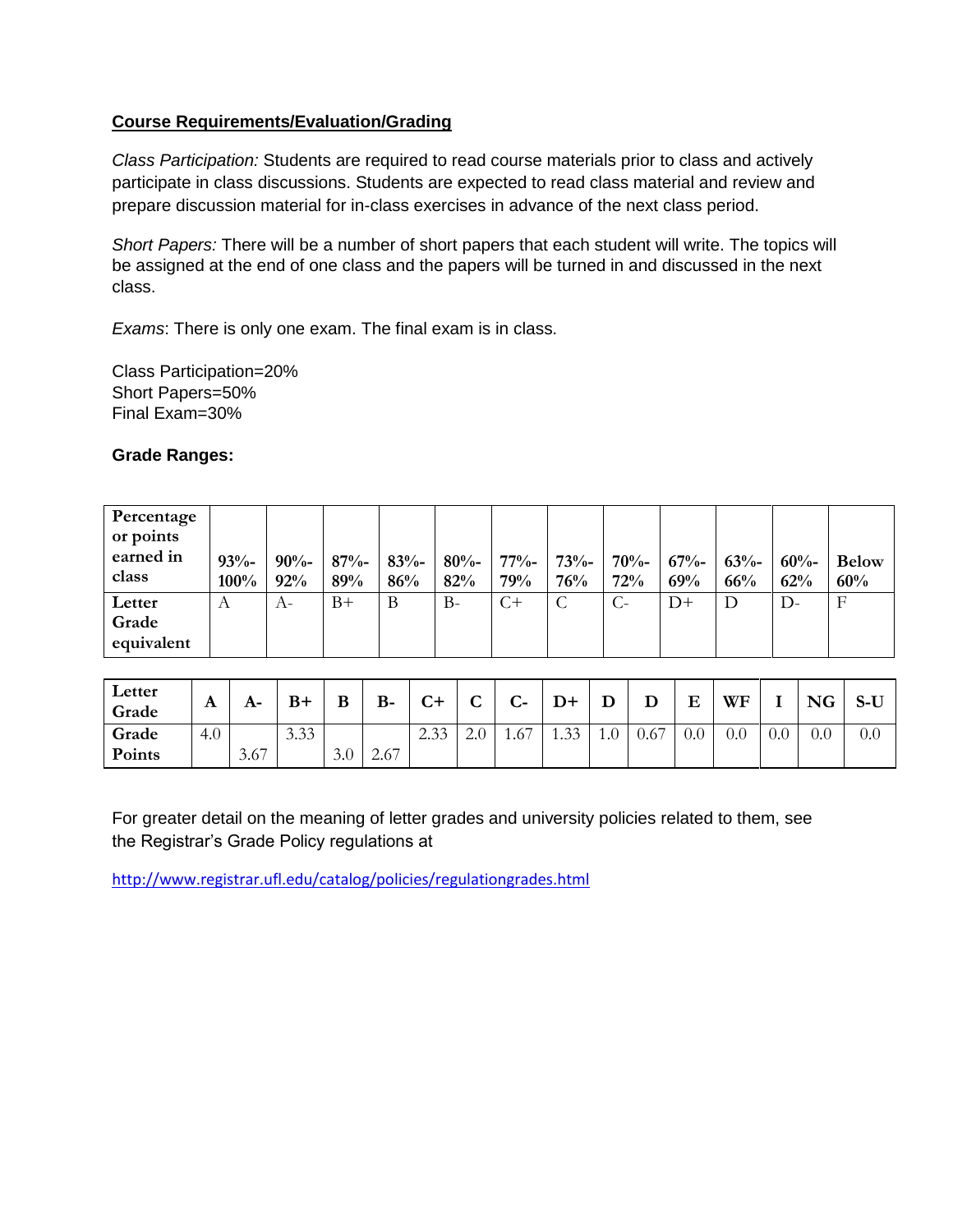# **CLASS SCHEDULE AND READING ASSIGNMENTS**

| Lecture<br>Date | <b>Lecture Topic</b>                                                                                                                                                                                                                       |  |  |  |  |  |
|-----------------|--------------------------------------------------------------------------------------------------------------------------------------------------------------------------------------------------------------------------------------------|--|--|--|--|--|
| Aug 27          | No Class-I don't work here yet.                                                                                                                                                                                                            |  |  |  |  |  |
| Sep 3           | <b>Introduction and Scientific Foundations of Health Services Research</b>                                                                                                                                                                 |  |  |  |  |  |
|                 | Shi, L. Health Services Research Methods. 2nd Edition. Clifton Park, NY: Delmar Learning; 2008: 1-21. Loseke<br>DR. Methodological Thinking: Basic Principles of Social Research Design. Washington, DC: Sage<br>Publications; 2013: 1-31. |  |  |  |  |  |
| Sep 10          | <b>Conceptual Model Development and Development of Research Questions</b>                                                                                                                                                                  |  |  |  |  |  |
|                 | Shadish WR, Cook TD, Campbell DT. Experimental and Quasi-Experimental Designs for Generalized Causal<br>Inference. Boston, MA: Houghton Mifflin Company; 2008:1-32. (Chapter 1)                                                            |  |  |  |  |  |
|                 | Cummings SR, Browner WS, Hulley SB. Conceiving the Research Question. In Hulley SB & Cummings<br>SR Designing Clinical Research. Baltimore, MD: Williams and Wilkins, 1988.                                                                |  |  |  |  |  |
| Sept 17         | I am gone                                                                                                                                                                                                                                  |  |  |  |  |  |
| Sept 24         | <b>Critical Appraisal of the Literature</b>                                                                                                                                                                                                |  |  |  |  |  |
|                 | Riegelman RK. Studying a Study & Testing a Test: How to Read the Medical Evidence. Philadelphia, PA:<br>Lippincott Williams & Wilkins; 2005: 7-15. Another useful resource is the book website:<br>http://www.studyingastudy.com           |  |  |  |  |  |
| Oct 1           | Internal Validity & External Validity                                                                                                                                                                                                      |  |  |  |  |  |
|                 | Shadish WR, Cook TD, Campbell DT. Experimental and Quasi-Experimental Designs for Generalized<br>Causal Inference. Boston, MA: Houghton Mifflin Company (Chapter 2 and 3)                                                                  |  |  |  |  |  |
| Oct 8           | <b>Experimental Designs</b>                                                                                                                                                                                                                |  |  |  |  |  |
| Oct 15          | <b>Quasi Experimental Design</b>                                                                                                                                                                                                           |  |  |  |  |  |
| Oct 22          | <b>Sampling and Survey Research</b>                                                                                                                                                                                                        |  |  |  |  |  |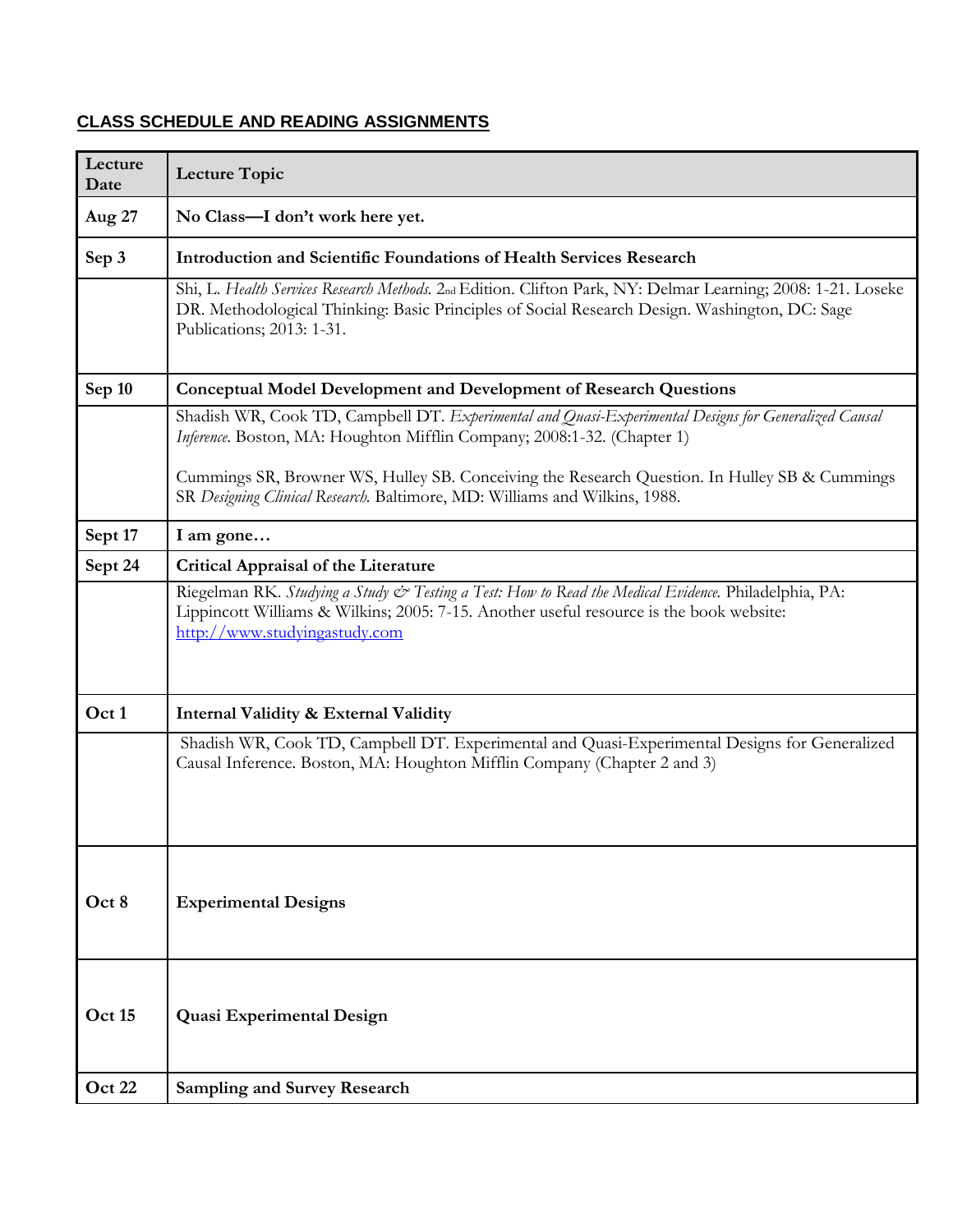|               | Henry GT. Practical Sampling. Newbery Park, CA: Sage Publications, 1990.                                                                                        |
|---------------|-----------------------------------------------------------------------------------------------------------------------------------------------------------------|
|               |                                                                                                                                                                 |
|               |                                                                                                                                                                 |
|               |                                                                                                                                                                 |
|               |                                                                                                                                                                 |
| Oct 29        | Use of Existing Data                                                                                                                                            |
|               |                                                                                                                                                                 |
|               |                                                                                                                                                                 |
|               |                                                                                                                                                                 |
| Nov 5         | Measurement Issues in Primary Data and Existing Data                                                                                                            |
|               |                                                                                                                                                                 |
|               |                                                                                                                                                                 |
|               | Streiner DL, Norman GR. Health Measurement Scales: A Practical Guide to their Development and Use.<br>4th Edition. New York, NY: Oxford University Press; 2008. |
|               |                                                                                                                                                                 |
|               |                                                                                                                                                                 |
|               |                                                                                                                                                                 |
|               |                                                                                                                                                                 |
|               |                                                                                                                                                                 |
| <b>Nov 19</b> | <b>Qualitative Research</b>                                                                                                                                     |
|               |                                                                                                                                                                 |
|               |                                                                                                                                                                 |
|               |                                                                                                                                                                 |
|               |                                                                                                                                                                 |
|               | Silverman D, Marvasti A. Doing Qualitative Research: A Comprehensive Guide. Thousand Oaks, CA:<br>Sage Publications, 2008.                                      |
|               |                                                                                                                                                                 |
|               |                                                                                                                                                                 |
| <b>Nov 26</b> | <b>Practical Issues in Research Methods</b>                                                                                                                     |
|               |                                                                                                                                                                 |
| Dec 3         | Writing, Publishing, and Presenting Health Services Research                                                                                                    |
|               |                                                                                                                                                                 |
|               |                                                                                                                                                                 |
|               |                                                                                                                                                                 |
|               |                                                                                                                                                                 |
|               |                                                                                                                                                                 |
|               |                                                                                                                                                                 |
| Dec 10        | <b>FINAL EXAM</b>                                                                                                                                               |